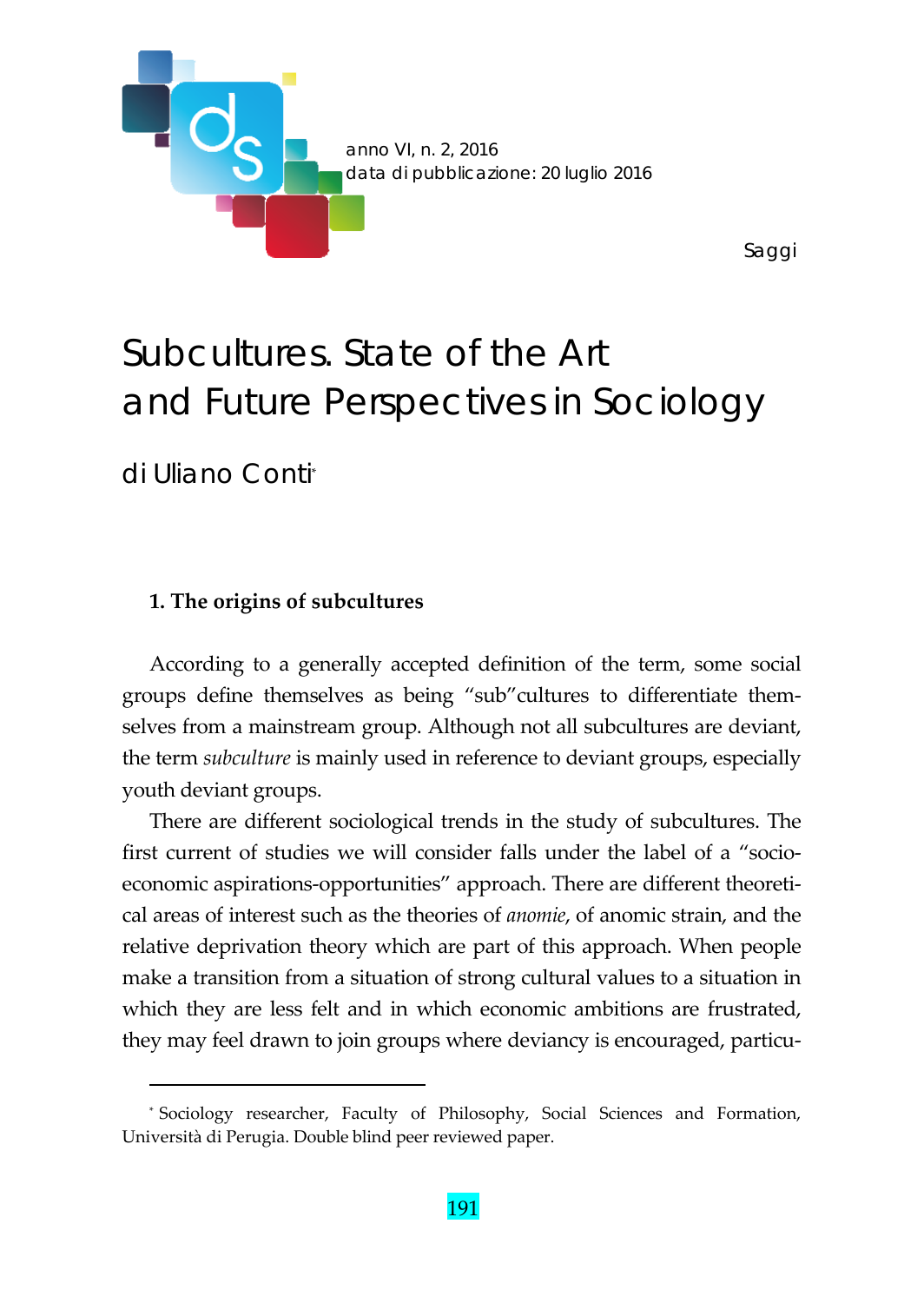

larly groups relating to migrants in their destination country (Park 1928). There is a clear link with the concept of anomie (Durkheim 1897; Thomas and Znaniecki 1818‐1920). In this sense, Park (1921) refers to the sociological meaning of the stranger (Park 1921, 286), translating part of the work *Soziol‐ ogie* by Simmel (1908). By "stranger" Simmel (1908) means someone with a life history marked by mobility. The characteristic of the stranger is his am‐ bivalence: the stranger takes shape as a social figure on the outskirts of society, someone not quite belonging (Simmel 1908; Park 1921).

The concept of anomic strain may be viewed in a similar light with concept of *anomie*. In a capitalist society, the legitimate means (education and work) of attaining mainstream ambitions (mainly economic success) de‐ pend on socio‐economic conditions of origin. People who do not possess legitimate means experience a gap between their ambitions and their avail‐ able means, and feel themselves drawn towards deviant forms of adapta‐ tion (Merton 1938; 1949). The strain is thus first of all considered in relation to structural elements. According to the idea of relative deprivation, crimes of pure violence, such as those committed by gangs comprised of people of similar socio-economic background, are a reaction to the frustration deriving from the comparison with other social groups (Blau and Blau 1982).

A second study trend derives from the social disorganisation approach of the Chicago School. According to an ecological approach, the presence of ethnic-cultural groups in suddenly developing urban areas («zones in transition») and the associated urban dynamics are analysed (Park, Burgess and McKenzye 1925). In the zones in transition, the environment favourable for the proliferation of criminal gangs is characterised by weak social regulato‐ ry control; meaning, there is widespread indifference towards others, and minimal adult supervision over young males (Park, Burgess and McKenzye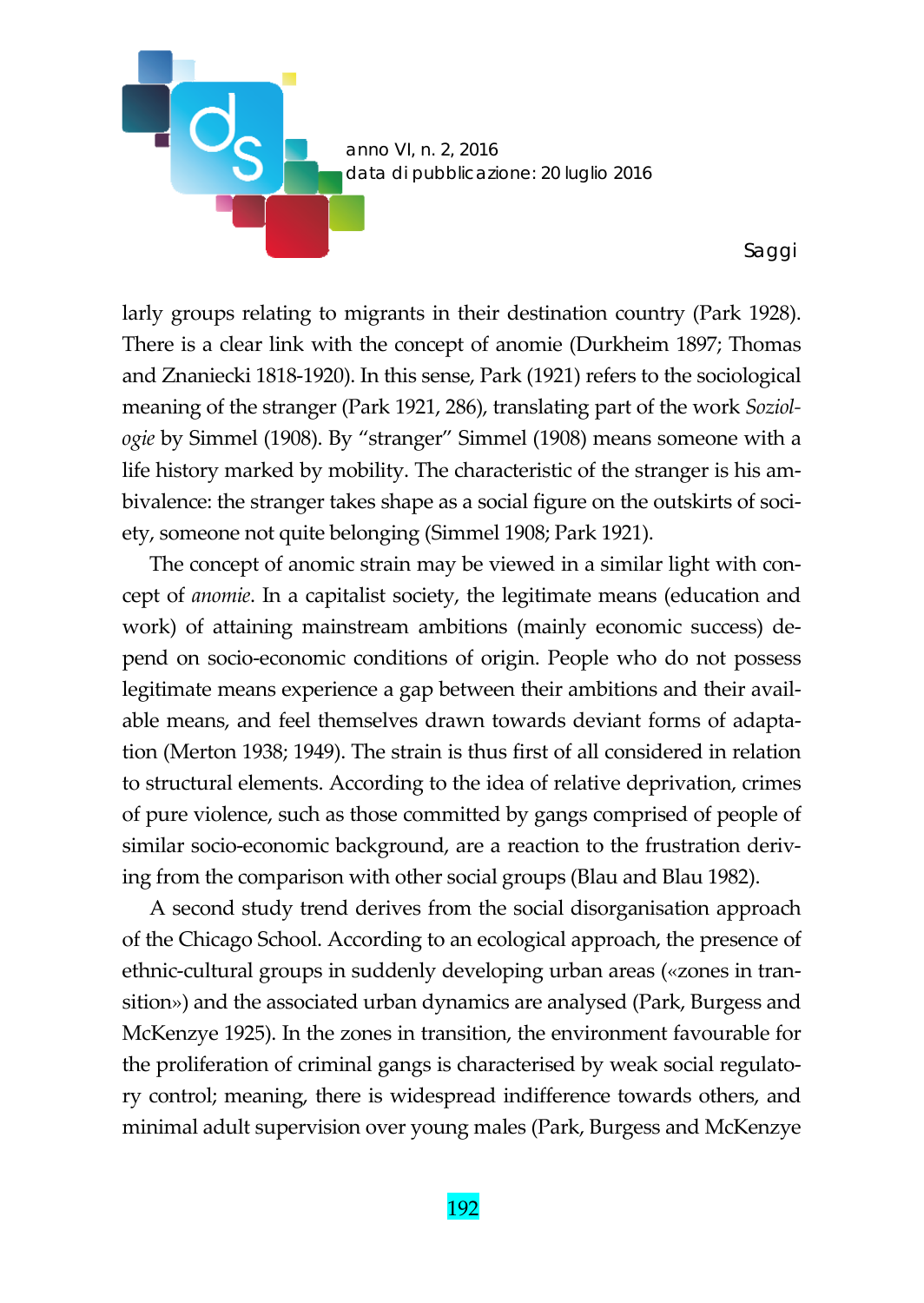

1925; Shaw and McKay 1942). Thanks to statistical work, Shaw and McKay (1942) are the authors of a systematic formulation of the ecological dimen‐ sion of deviancy and crime in a context of social disorganisation. Some field research on deviant groups and on gangs (Thresher 1927; Whyte 1943) has been carried out according to the social disorganization theory. In a critical perspective, one of Whyte's researches (1943) on a Boston (U.S.A.) neigh‐ bourhood of immigrants has provided outcomes that are not consistent with the theory of social disorganization. Actually, there is a significant level of interaction and assistance at the intra‐ethnic level (Whyte 1943). Recent researches referring to the theory of social disorganization are labelled as *racial invariance*: according to some quantitative analyses, the isolation of American slums, low quality of generational ties and poor youth supervi‐ sion favour the creation of subcultural values (Sampson and Wilson 1995).

The third trend we should consider is the theory of cultural conflict. This approach analyzes the existence of different cultural groups in society, groups which contribute to a conflict of conduct norms and cultural codes (Sellin 1938). Values of an ethnic‐cultural group may conflict with those of the mainstream, as happens for example in the case of immigrants with values of the host society. Native groups may happen to have their own subcultural values (Sellin 1938). Culturally distinct groups (street‐corner boys and college boys) may also exist within the same social group, for ex‐ ample the case of Italian immigrants in the U.S.A. (Whyte 1943).

With regard to cultural approach, the most famous example is A. Cohen's work (1955). Thanks to statistical data, he focuses on the scholastic dynamics of those growing up in a class system. At school young people are judged according to mainstream middle class values. Also lower‐class children – from minority groups in socio-economic terms, groups which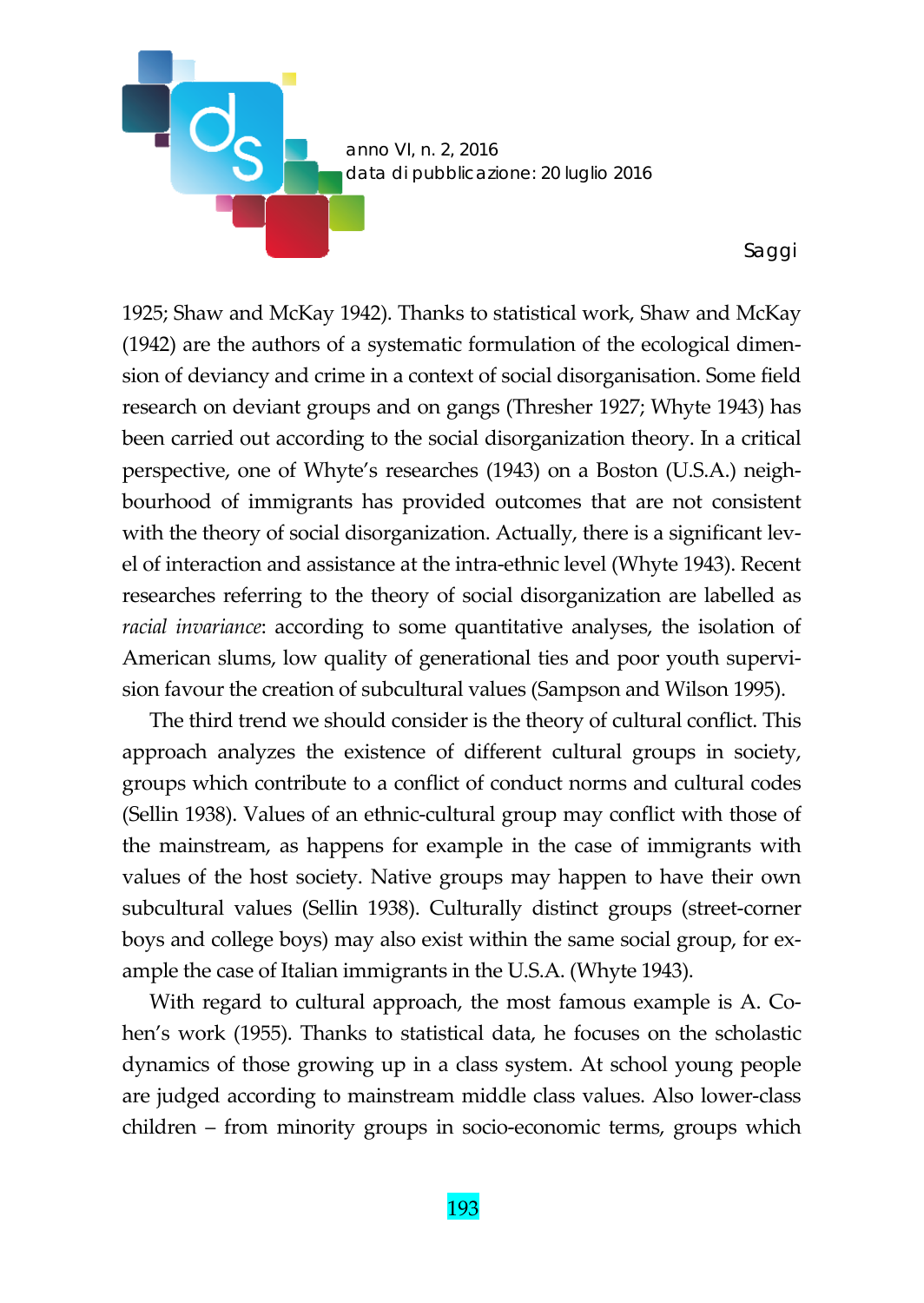

partly coincide with minorities such as the afro‐American minority – are driven to respond positively to mainstream values, despite having a differ‐ ent culture. Not being able to respond positively, lower-class children experience an humiliation, which evolves into status frustration. Eventually they come to collectively react against this status frustration, rejecting or invert‐ ing middle class values and shaping the subculture. Lack of scholastic success and sense of failure favour reactive deviancy, as well as delinquency. Working class boys commit non‐utilitarian, malicious and negativistic crimes (A. Cohen 1955, 25).

Cloward and Ohlin also consider, without references to quantitative da‐ ta, the limited access to legitimate means to reach socio‐economic objec‐ tives. They sustain, however, that for people in the same conditions the de‐ linquency response depends on the «availability of various illegitimate means» (Cloward and Ohlin 1963, 152). One of Pryce's studies (1979) on Afro‐Caribbean youth in the U.K. sustains that they respond to problems of unemployment and racism by developing a leisure culture.

According to detractors of culture conflict approach, the reference to cultural characteristics stigmatizes some social groups. The following studies by Banefield and Lagrange have been highly criticized. According to Banefield, a lower class style of life pertaining to Afro‐Americans is charac‐ terized by lack of interest in education, lack of attention for the future, weak family ties (Banfield 1968). In Lagrange's studies,the cultural model (early marriages, families with many children) of young males immigrated from Sahel to France leads to higher crime rates (Lagrange 2010).Therefore, in the first period of the spread of the concept of subculture, socio-economic condition is the preferred explicatory factor. Deviant and criminal subcultures are the collective response of the working class to problems of adaptation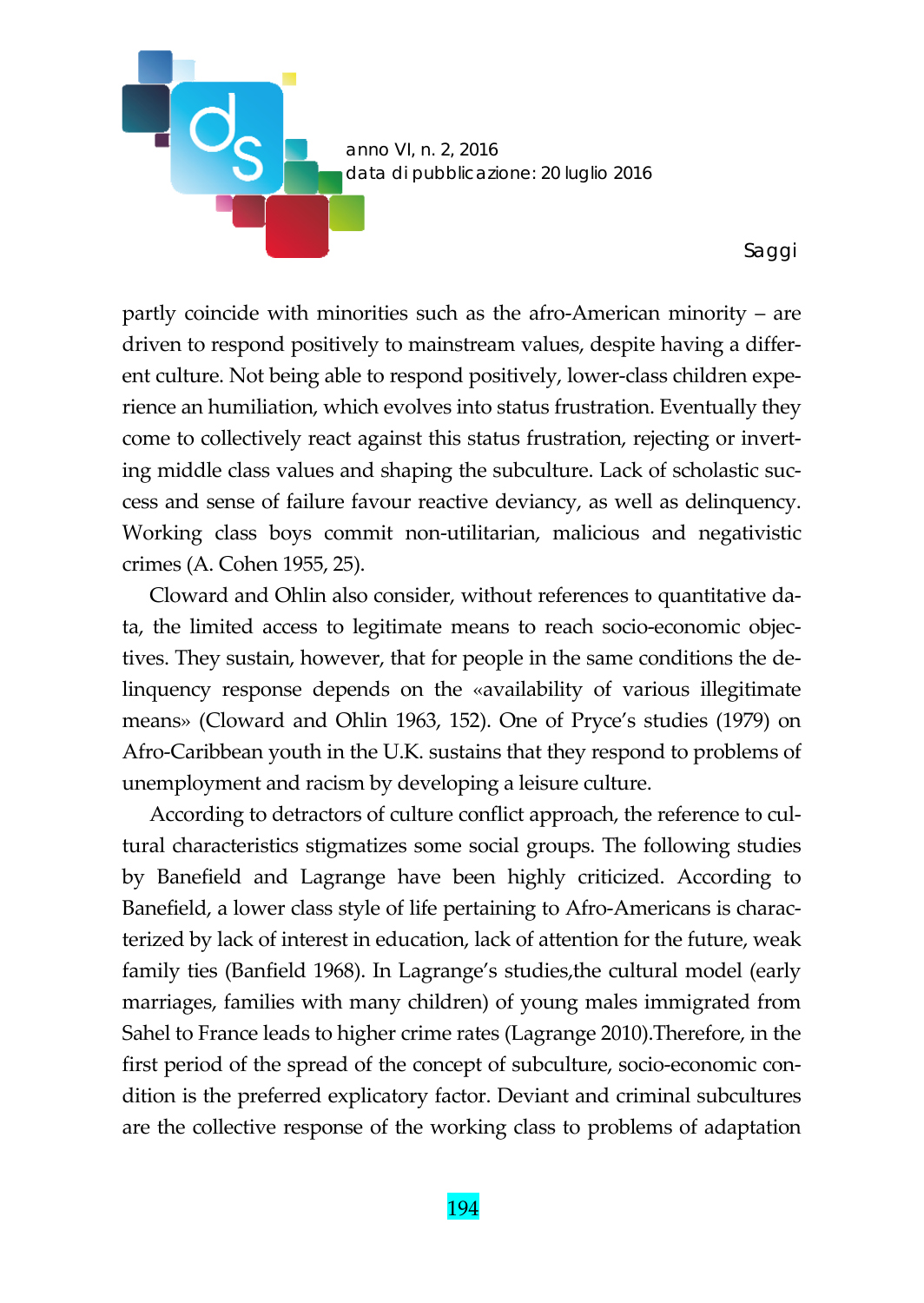

caused by structural inequalities (Cloward and Ohlin 1960; Miller 1958). In theUnited States, materialist interpretations have not been widely accepted and cultural hypotheses have prevailed.

The social control approach (Hirschi 1969) may be added to the studies already considered. The abandonment of conventional norms and subcul‐ tural membership derive from lack of social bonds.

The main challenge to the body of studies which has been considered consists in the criticism on studies of deviant subcultures because they em‐ phasize determinism, instead of agency of the subculture members (Matza 1964). According to the labelling theory (Erikson 1962, Becker 1963, Lermert 1967), subcultural deviancy is an interactive process of definition of mean‐ ings of the behaviours of some individuals and the individuals themselves. In general, there is not a relevant cultural difference between normal and deviant (Matza and Sykes 1961). In this regard, a cultural work exists, con‐ stituted by neutralization techniques of conventional values, necessary for abandoning the mainstream culture, as well as for committing crimes (Mat‐ za and Sykes 1957).For example, «drug takers» pervert dominant values rather than create their own. Hedonism and disaffection for work, for example, are widespread social values even if «subterranean» (Young 1971).

## **2. British subcultural theory**

The final approach to be examined is subcultural theory *stricto sensu*. It spreads throughout the United Kingdom with a criminological tone thanks to the National Deviancy Conference (NDC) of York (Taylor and Taylor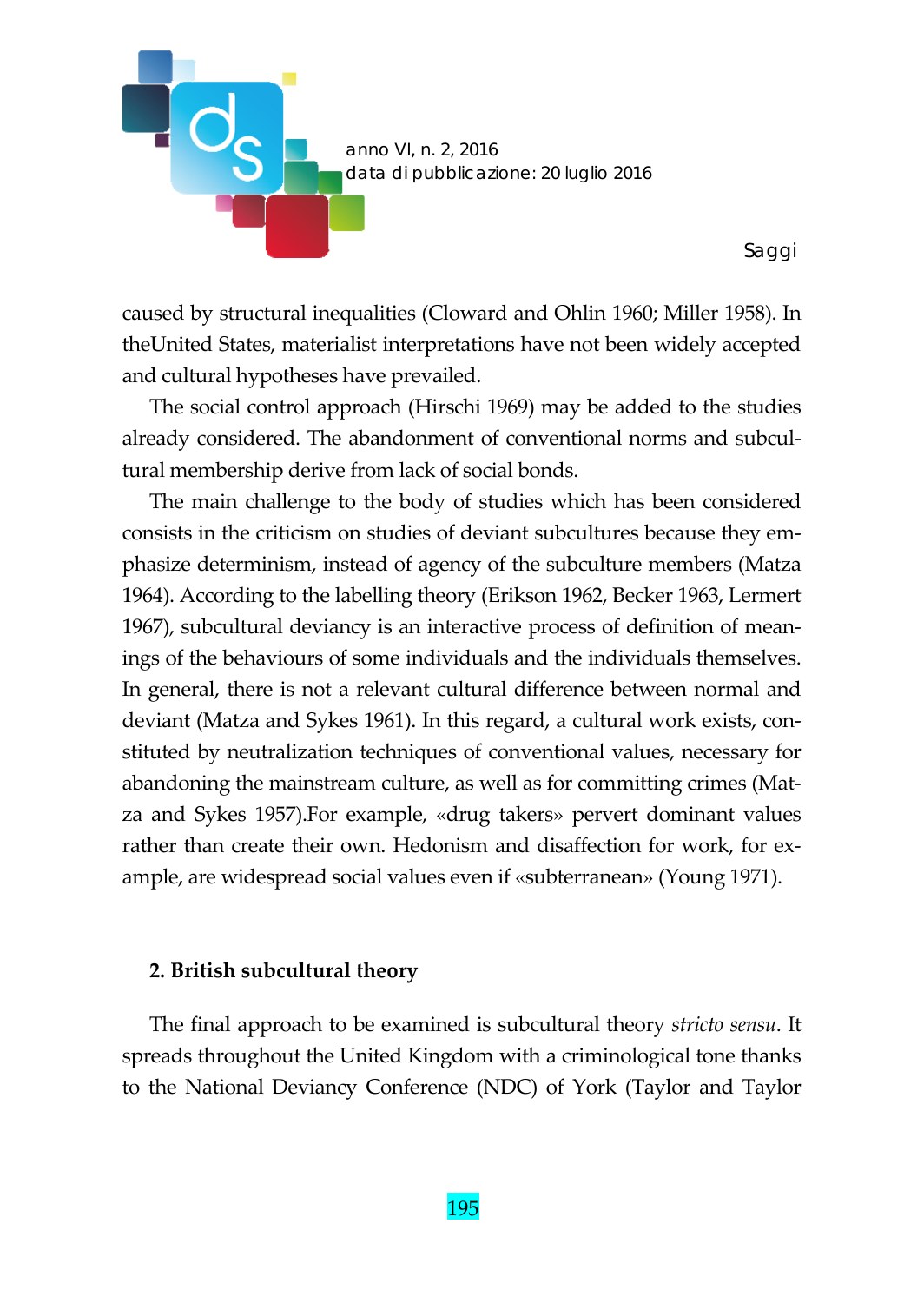

1972), and in cultural studies thanks to the Centre for Contemporary Cul‐ tural Studies (CCCS).

The subcultural theory is proposed as a sociological framework and the subcultural issue is developed holistically in the perspective of postmodernity (Brake 1980; P. Cohen 1972; 1997).

In the studies of the CCCS from the mid Sixties on, theories on subcultures refer to a Neo‐Gramscian perspective, to a project of class analysis sympathetic with the symbolic resistance of working classyouth (Hall and Jefferson 1976). In other words, the subcultural group, a counter response to mainstream culture, is organized around (but not totally determined by) age and social class, and expresses itself in the creation of styles (skinhead, punk, ecc.). Such styles are attempts to resist bourgeois hegemony. Re‐ sistance is made through the use of signs and their meaning(Hebdige 1979). The stylistic expressions of resistance are conceptualized as «bricolage», or namely, the way in which traditional meanings are radically subverted; and «homology», that is, the symbolic coherence among values, lifestyle, music and subjective experience. Some studies, for example, consider how the style of African migrant subcultures, of the rude boys and Rastafarians, in‐ fluence native British subcultures. Other English studies focus on the role of school in contributing to label pupils (Willis 1977).

Also the French school of linguistic structuralism has an influence on subcultural analysis. In this perspective, subcultural styles can be de‐ coded as texts, without having recourse to the subjective motivations of the group members. The structuralist perspective has been criticised since every phenomena is transformed into symbol: subculture becomes a matter of signifier and signified and loses sight of the real life of young people (P. Cohen 1986).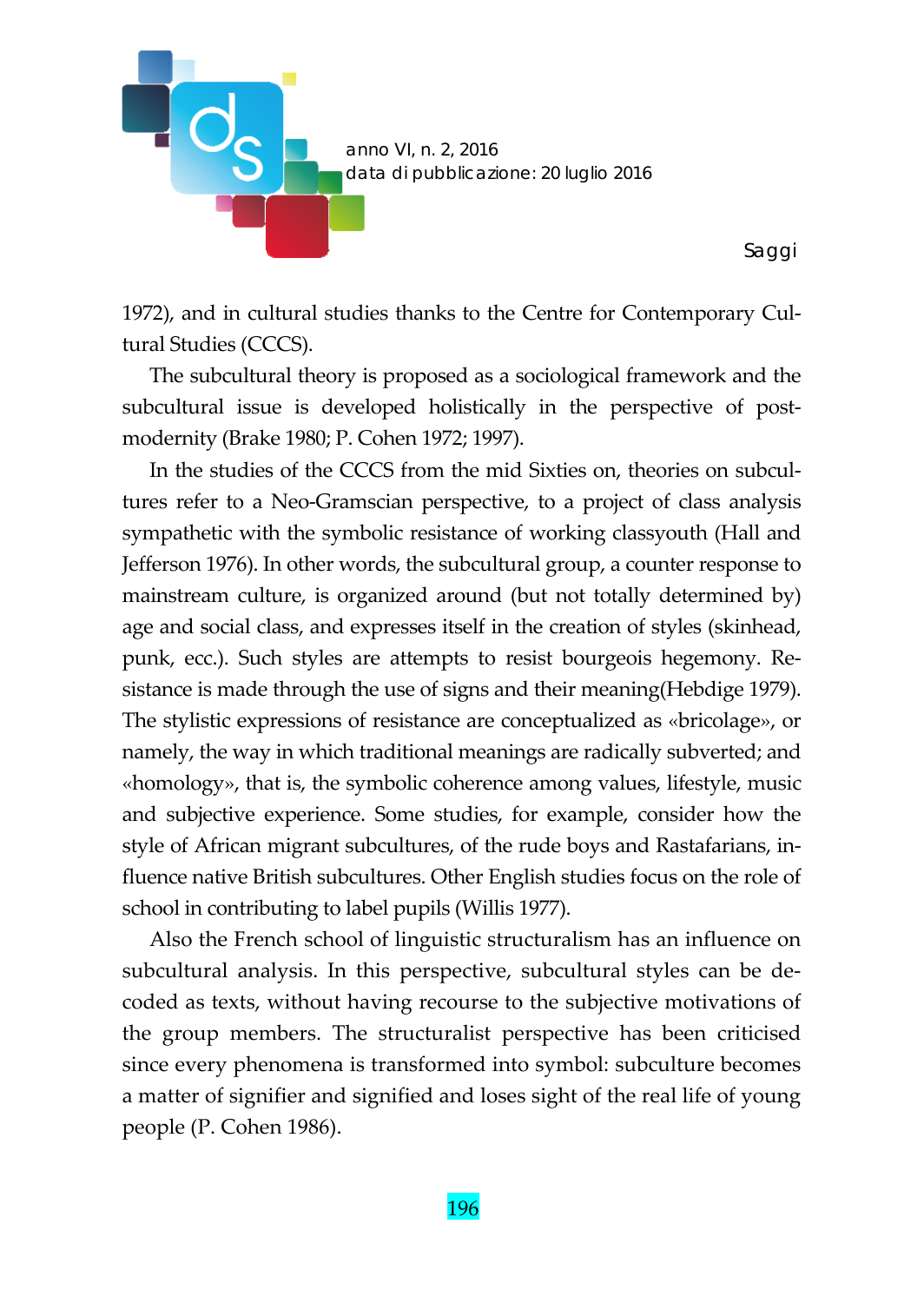

*Saggi* 

#### **3. Subcultures from the Eighties on**

From the Eighties on, the spread of dance music, rave, clubbers, and techno parties have stimulated the proliferation of subcultural studies. The extemporaneous quality of group membership should be under‐ lined. Maffesoli (1988) elaborates the neo-tribal metaphor in order to analyze relationships between cultural homogenization and development of micro‐groups, called "tribes". Membership is considered as a fluid succession of emotions (Bennet 1999). Thornton's (1996) concept of subcultural capital (Bourdieu 1986) refers to the fact that some groups demonstrate an underground taste, with regard to mass culture, in order to increase their own status. Looking at the last cited authors (Maffesoli 1988; Bennet 1999; Bourdieu 1986; Thornton1996), post‐subculturalists sustain it is no longer possible to consider subculture as a reflection of class background. Youth subcultures are the product of a thoughtful in‐ dividual choice (Redhead 1990; Muggleton 2000). Some use the term «lifestyle» to refer to subcultural groups (Miles 2000). Williams (2011), however, criticizes the term «post-subculture», maintaining that subculture members are always defined in contrast to a mainstream culture. In the last twenty years, the above illustrated debate has been considered in relationship to computer mediated communication (CMC) (Robards and Bennet 2011; Castells 1996).

The relationship between subcultures and CMC is deep, so much so that some speak of an online community as an electronic network of communication with a shared purpose (Jenkins 2006). Robards and Ben‐ net (2011), in particular, study the post-subcultural direction which has involved subcultural studies with reference to Social Network Sites. In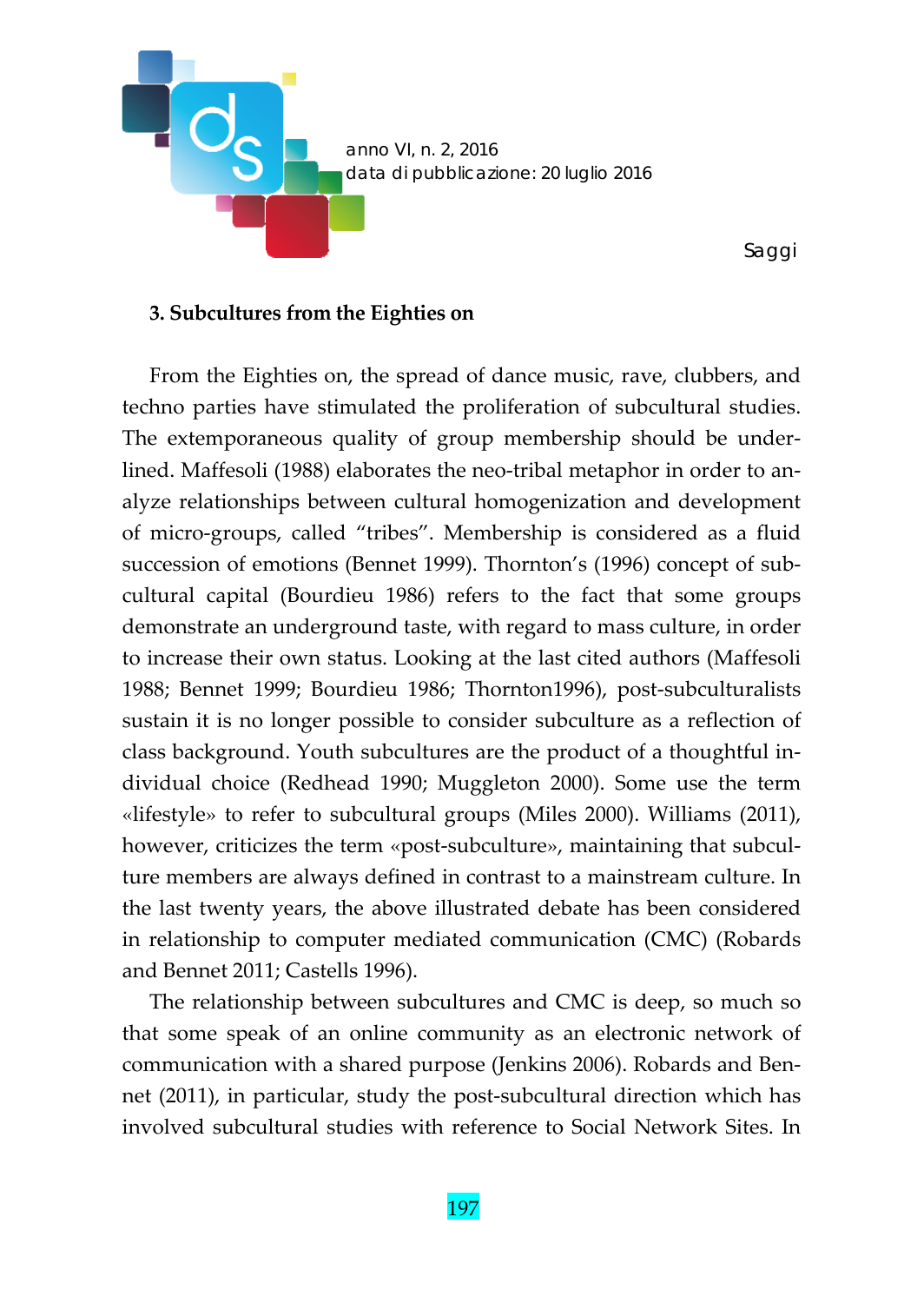

this regard, considering the use of Web platforms, scholars speak of dig‐ ital subcultures (McArthur 2009). On the one hand, Internet is consid‐ ered a medium which keeps barriers between groups and reinforces subculture membership; and on the other, it provides platforms which allow crossover among styles. In this final sense, the interpretation of the subcultural issue comes close to a post‐subcultural interpretation. In this regard, some studies emphasize characteristics of hybridization of sub‐ cultural groups (D'Andrea 2008; Torkelson 2010).

#### **4. Future scenarios: subculture and European jihadist terrorism**

It appears that the explanatory potential of the term subculture has not yet been fully explored. Subcultures should be placed in relation with the contemporary global context in which geopolitical, technological, and socio‐economic dimensions interact complexly. In such a per‐ spective, the concept of subculture is current and in the last years it has been applied to jihadist terrorism (Roy 2007, 2015a; Pisoiu 2015a, 2015b; Cottee 2011). Many arguments come to the support of this approach.

First of all, Roy (2015a), when he analyzes the individual stories of young Europeans or Americans involved in jihadist terrorist activities, observes that many of them had been involved in acts of petty delin‐ quency and had committed petty crimes which often involved drug de‐ linquency or had engaged in drug dealing before joining terrorist groups. These crimes are typical for gang members and people who be‐ long to criminal subcultural groups (Roy 2015a, 3).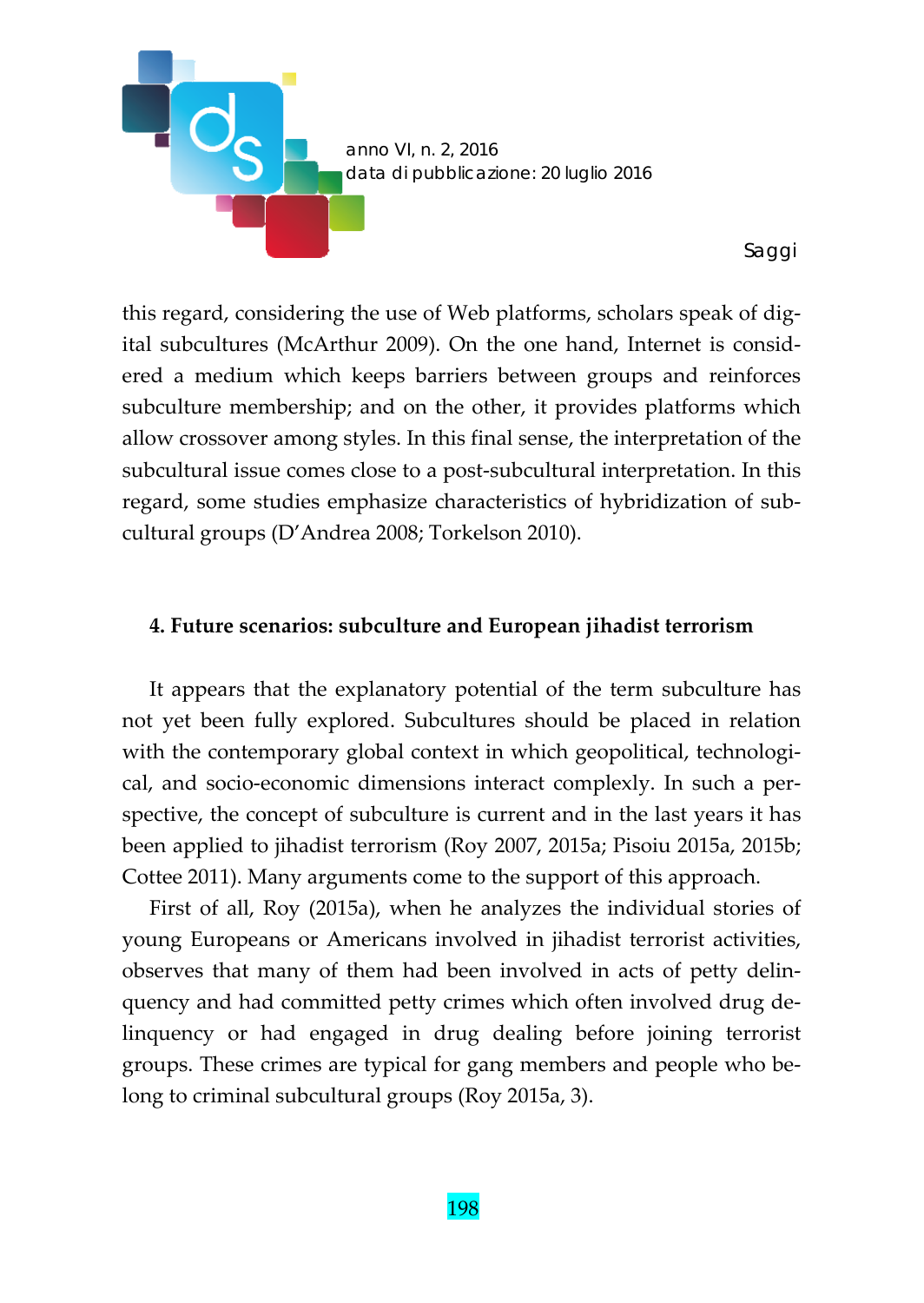

The cases considered by Roy (2015a) dealt with young people like Mohammed Merah, the Kouachi brothers or the members of the so‐ called Dutch Hofstad group. Before they converted or joined terrorist group, they shared a youth culture that had nothing to do with the Is‐ lamic religion. Also Michael Adebowale (a former member of the "Woolwich boys" gang), Omar Abdel Hamid El‐Hussein (a former member of the "Brothas" gang) just to cite another two examples, are attackers who had formerly belonged to subcultural groups such as gangs.

Roy (2015a) therefore maintains that radicalization – or we might bet‐ ter say, and this is a term which we will use later on, the islamization of radicalism – has the characteristics of a youth movement. It is a peer phenomenon. Young people turned to radicalism within a framework of a small network of friends. This happened in their daily activities in ur‐ ban suburbs, in jails, or on the Web.

Secondly, as a further support of subcultural interpretation, Roy (2007; 2015a) claims that the ties with the Middle East of young Europe‐ ans or Americans involved in jihadist terrorist activities are modest when compared to their life experiences in American or European metropolises. Considering the lives of Western individuals involved in ji‐ hadist terrorist activities – such as the lives of Umar Farouk Abdulmutallab, Nidal Malik Hasan, Daniel Patrick Boyd, Bryant Neal Vinas – Roy et al. (2010) note that their ties with the Middle East are less relevant in comparison to their ties with the European or American metropolises where they lived, studied or worked.

Thirdly, the above mentioned individuals were not devout Muslims. Quite the contrary, they showed a knowledge of the religion which was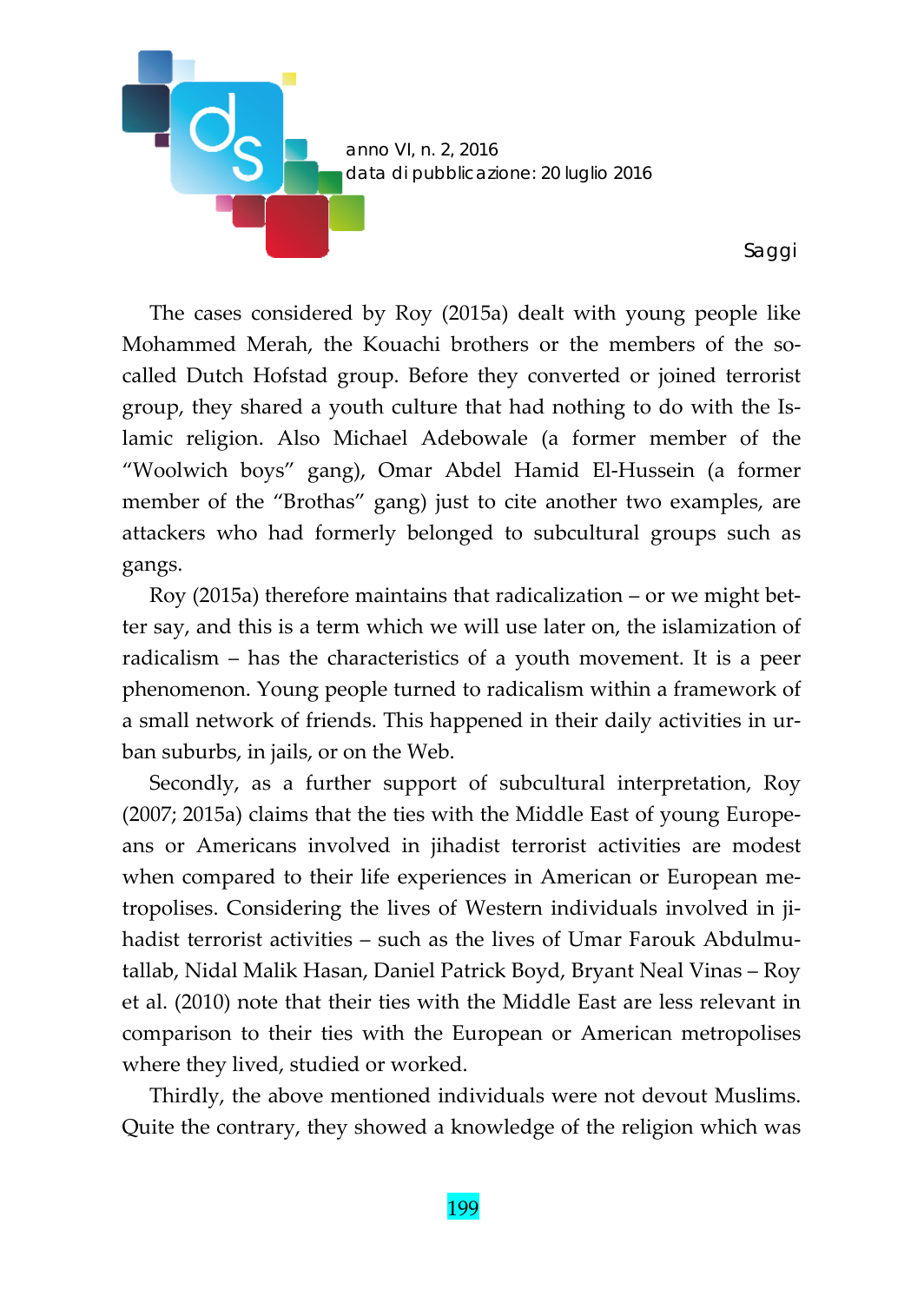

rather limited. These people were young and had few ties with the Muslim community, but they experienced a teenage fascination for a distant and exotic context and used the Web to become a part of a *virtual ummah* (Roy et al. 2010; Roy 2015a; Pisoiu 2015a).

For example, when considering the case of the foreign fighters, the majority of European foreign fighters who went to Syria did not show signs of having a relevant knowledge of the religion or of having a past history of political militancy (Roy 2015a), which should not be surprising, given their young age. Then they were not people who belonged to a frustrated Muslim community, as the high rate of religious converts among the foreign fighters demonstrates (Roy 2015a). The radicalized youth do not represent Islamic tradition; but, quite the opposite, they break with their fathers' religion (Roy 2007, 53). The breaking point comes when they suddenly join a terrorist group or when they have a conversion. In the majority of cases considered by Roy (2015a), the radi‐ calization of the young people occurs amid the dismay and desperation of their parents and relatives.

Supporting the subcultural interpretation is the fact that, when the cases of groups of young occidental jihadist terrorists are analyzed, it is difficult to find homogeneity in ethnic terms. For example, the Dutch terrorist group Hofstad included people from many backgrounds, like Bouyeri, who was second generation European of Moroccan ancestry, Martine van der Oeven, who was native European, and the brothers Ja‐ son and Jermaine Walters of African American origin (Roy 2007).

In other words, the decision of young Europeans to join terrorist groups derives from generational conflict and from nihilism embroiling native Europeans, especially those of non‐European family origin. Gen‐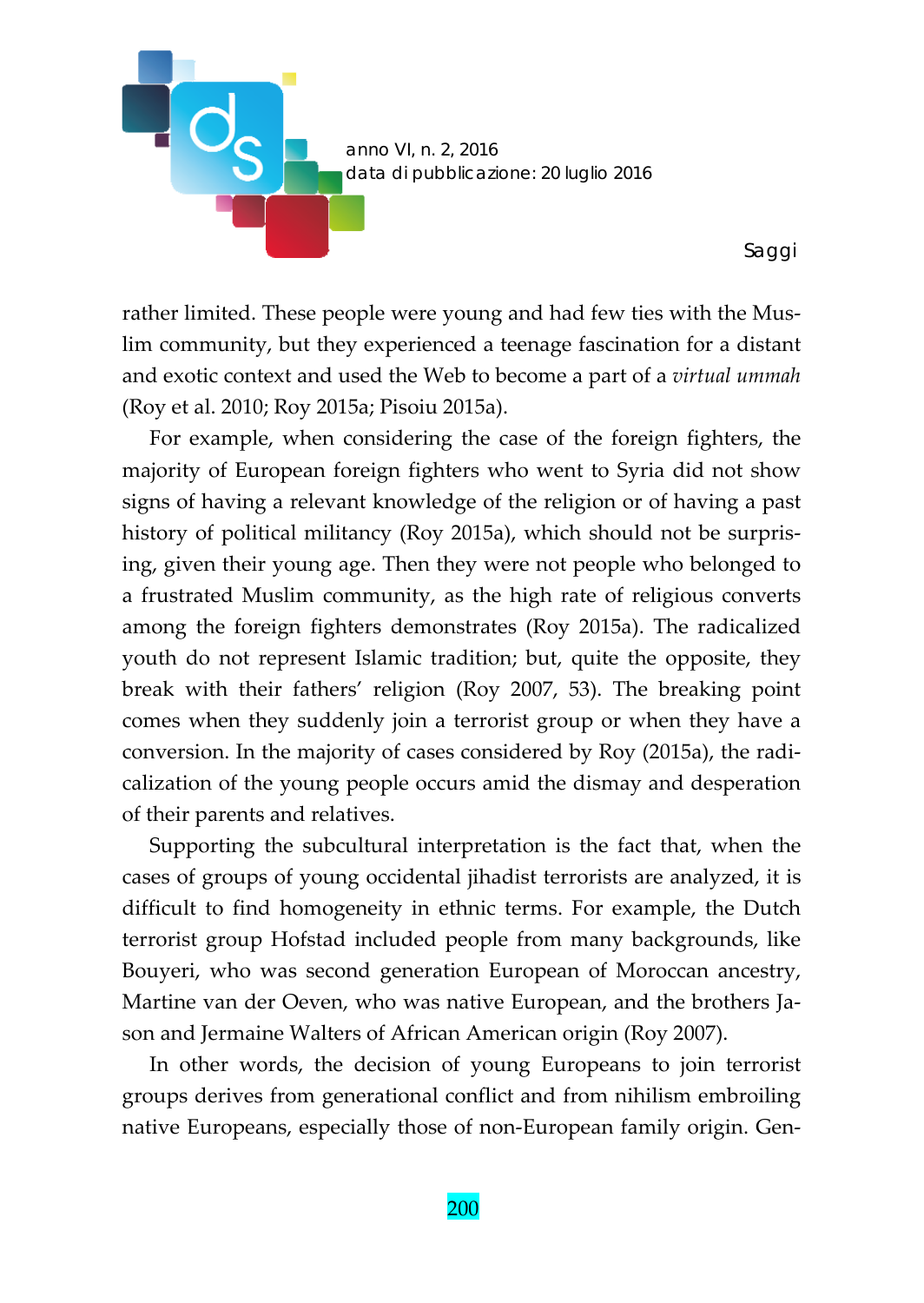

erational conflict between fathers and sons and nihilism are the elements that drive some young people to join the most radical extremist group among those present in the European context (Roy 2015b; Maniscalco 2012). The jihadist terrorist ideas guarantee the highest level of refusal of *mainstream* culture, the most radical and total refusal. The two factors of identity strain just mentioned, generational conflict and nihilism, find only one extreme radical ensign on the market, the jihadist terrorist one.

Roy (2007, 2015b) concludes by noting that the young Europeans or Americans involved in jihadist terrorist activities have been commonly presented as cases of Islamic radicalization. Actually these are cases of Islamization of radicalism, or Islamization of young radicals who were former gang members or who belonged to subcultural groups: «They are a lost generations, unmoored from traditional societies and cultures, frustrated by Western society that does not meet their expectations. And their version of a global umma is both a mirror of and a form of revenge against the globalisation that has made them what they are» (Roy 2007,55‐56).

In our opinion, Roy (2007; 2015a; 2015b) provides analytical motiva‐ tions supporting the relevancy of the role subcultures play in jihadist terrorist affiliation. Also other scholars (Pisoiu 2015a; 2015b; Cotte 2011) have provided arguments supporting the role of subcultures in the study of why Western youths join jihadist terrorism. According to us, these arguments enrich and reinforce the importance of understanding subcultures.

Pisoiu (2015a) clearly and explicitly states that «contemporary Euro‐ pean jihadism abroad is first and foremost a subculture. It is about lifestyle, experience and self‐performance, and less about politics and reli‐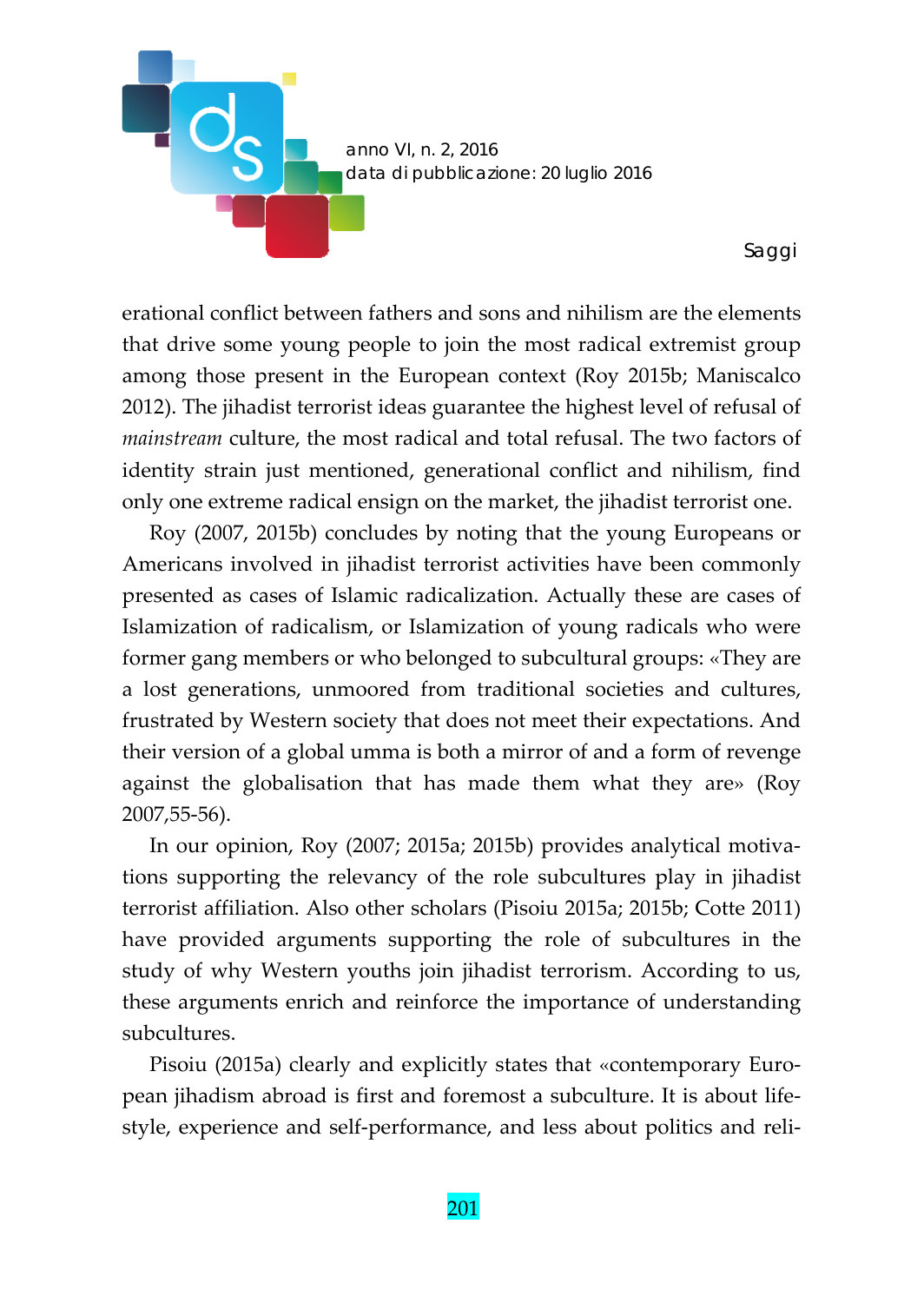

gion» (Pisoiu 2015a, 167). In the studies on European jihadist terrorism, Pisoiu (2015b) feels that the terms «bricolage» and «homology» can be used. The meaning of traditional cultural elements is subverted into an extremist jihadist sense. For example: «A central role within "Pop Jihad" is played by "battle‐Nasheeds" with highly militant lyrics. These Nasheeds are traditional chants focusing on the lyrics and thus provid‐ ing the possibility to connect with the youth Rap and Hip‐Hop cultures of the 1990s and early 2001» (Danschke 2013, 15).

Pisoiu (2015a) has identified multiple elements from subcultures in contemporary jihadist terrorism: «The subcultural side of it is very prominent though, with selfies, and a mix of mainstream and traditional symbols and style. This also explains why the majority of recruits tend to be male, rather young, and quite eager to show and prove themselves, while maintaining a distinct allure of cool» (Pisoiu 2015a, 168). In order to maintain a distinct allure of cool many make use of selfies, for exam‐ ple: «Selfies depict poses with guns and weaponry and Hollywood style professional pictures with anti‐Western and jihadi slogans» (Pisoiu 2015a, 169).

The difference between the American approach and that adopted by the CCCS can also be found in the studies which have just been men‐ tioned. Pisoiu (2015b) considers the case of four German foreign fighters and wonders if the traditional factors which try to explain subcultural affiliation are valid. In none of the cases do obstacles due to socio‐ economic conditions emerge. There is no evidence of limited access to education and training. Quite the contrary, Pisoiu (2015b) states that «it can most certainly be argued that class background is not a determinant of the motivation to get involved (in a terrorist group)» (Pisoiu 2015b,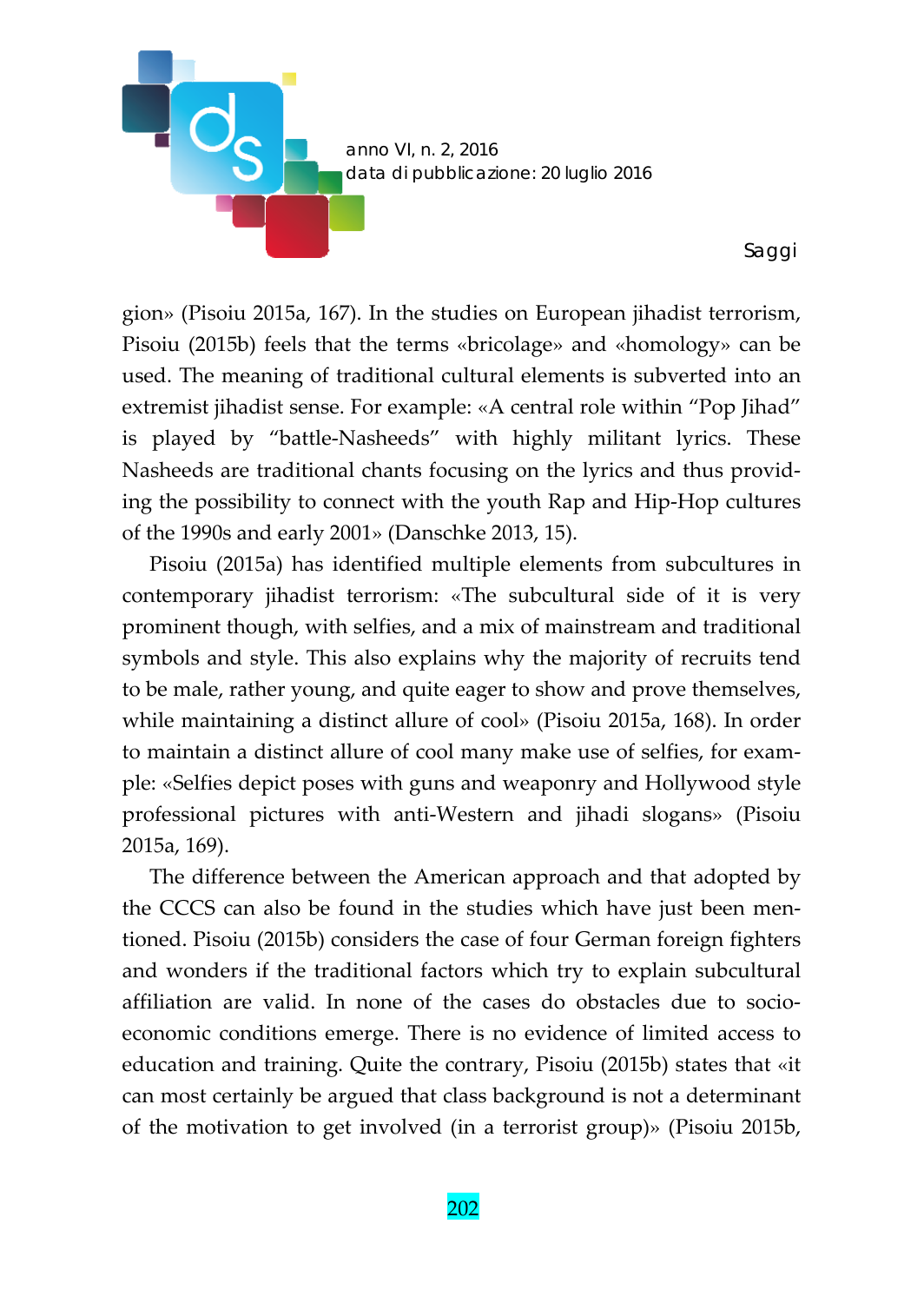

21). Re‐orientation towards alternative values does not happen because individuals failed to reach mainstream objectives, but because they feel unhappy, lost, frustrated, or they do not adapt to Western society.

Cottee (2011) also takes an interest in subcultures, although he arrives at different conclusions from Pisoiu (2015b). Cottee (2011), considering the case of English jihadist terrorists, favours socio‐economic conditions as an explanatory factor. He adds to status frustration only a single ele‐ ment of strain: identity confusion due to the fact that second generation youth find themselves caught between two cultures and risk failing to adapt to the mainstream culture. These studies provide additional sup‐ port to the validity and relevance of theorisation about subcultures. To conclude, in 2011, Chicoine affirmed at the Annual Meeting of the Amer‐ ican Sociological Association that: «The application of subculture theory to terrorist groups has not yet been accomplished, however it was earlier proposed by Ferracuti (1982), […] at the conclusion of his work on ter‐ rorism in Italy […]. Throughout the writings on terrorism, observations are made that are consistent with a subcultural explanation, however they are rarely the central subject of inquiry» (Chicoine 2011, 1).In the case of Occidental jihadist terrorism, the subcultural theory may become a relevant subject of inquiry in our opinion, and for the study of jihadist terrorism, it is necessary to privilege the subcultural perspective.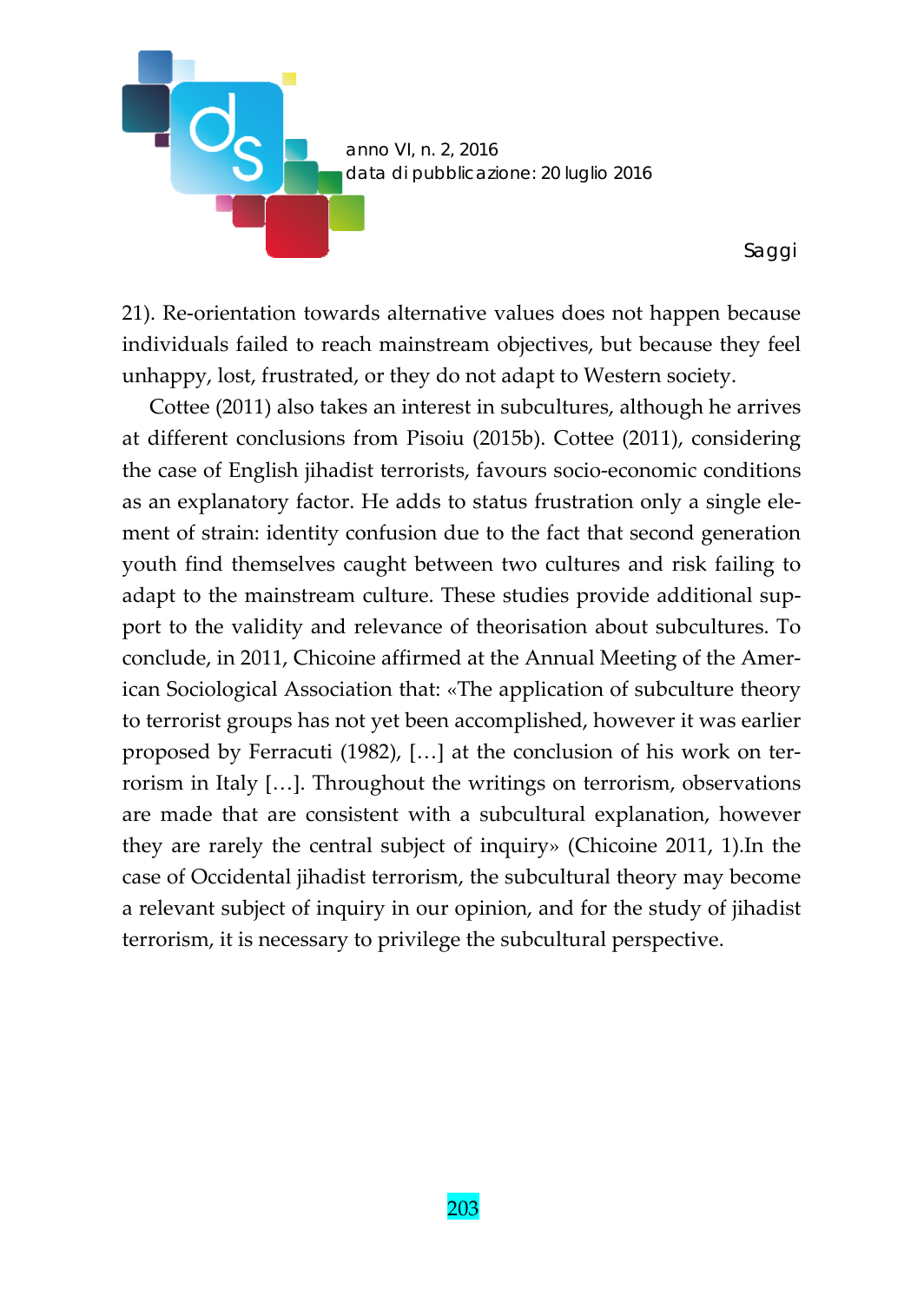

## **References**

Aydemir, E., O. Roy and J.L. Brungière (2010), *Afghanistan and the Un‐ derwear Bomber,* in *New Perspectives Quarterly*, pp. 42‐70.

Banfield, E.C. (1968), *The Unheavenly City: The Nature and the Future of Our Urban Crisis*, Boston: Little.

Becker, H.S. (1963), *Outsiders: Studies in the Sociology of Deviance*, New York: Free Press.

Bennet A. (1999), *Subcultures or Neo‐tribes? Rethinking the Relationship between Youth, Style and Musical Taste*, in *Sociology*, 33(3), pp. 599‐617.

Besnard, P. (1987), *L'anomie. Ses usages et ses fonctions dans la discipline sociologique depuis Durkheim*, Paris: Presses Universitaires de France.

Blau, J.R. and P.M. Blau (1982), *The Cost of Inequality: Metropolitan Structure and Violent Crime*, in *American Sociological Review*, 47, pp. 114‐ 129.

Bourdieu, P. (1986), *The forms of capital*, in J. Richardson (ed.) (1986), *Handbook of Theory and Research for the Sociology of Education*, New York: Greenwood, pp. 241‐258.

Castells, M. (1996), *The Rise of the Network Society. The Information Age: Economy, Society and Culture*, I, Malden, MA; Oxford, UK: Blackwell.

Chicoine, S. (2011), *Explaining Terrorism: The Contribution of Subculture Theory*, Paper presented at the American Sociological Association Annu‐ al Meeting, Caesar's Palace, Las Vegas.

Cloward, R. and L. Ohlin (1960), *Delinquency and Opportunity: A Theo‐ ry of Delinquent Gangs*, New York: Free Press.

Cohen, A.K. (1955), *Delinquent Boys*, New York: Free Press.

Cohen, P. (1972), *Subcultural Conflict and Working Class Community*, *Work‐*

*ing Papers* in *Cultural Studies*, 2, Birmingham: University of Birmingham.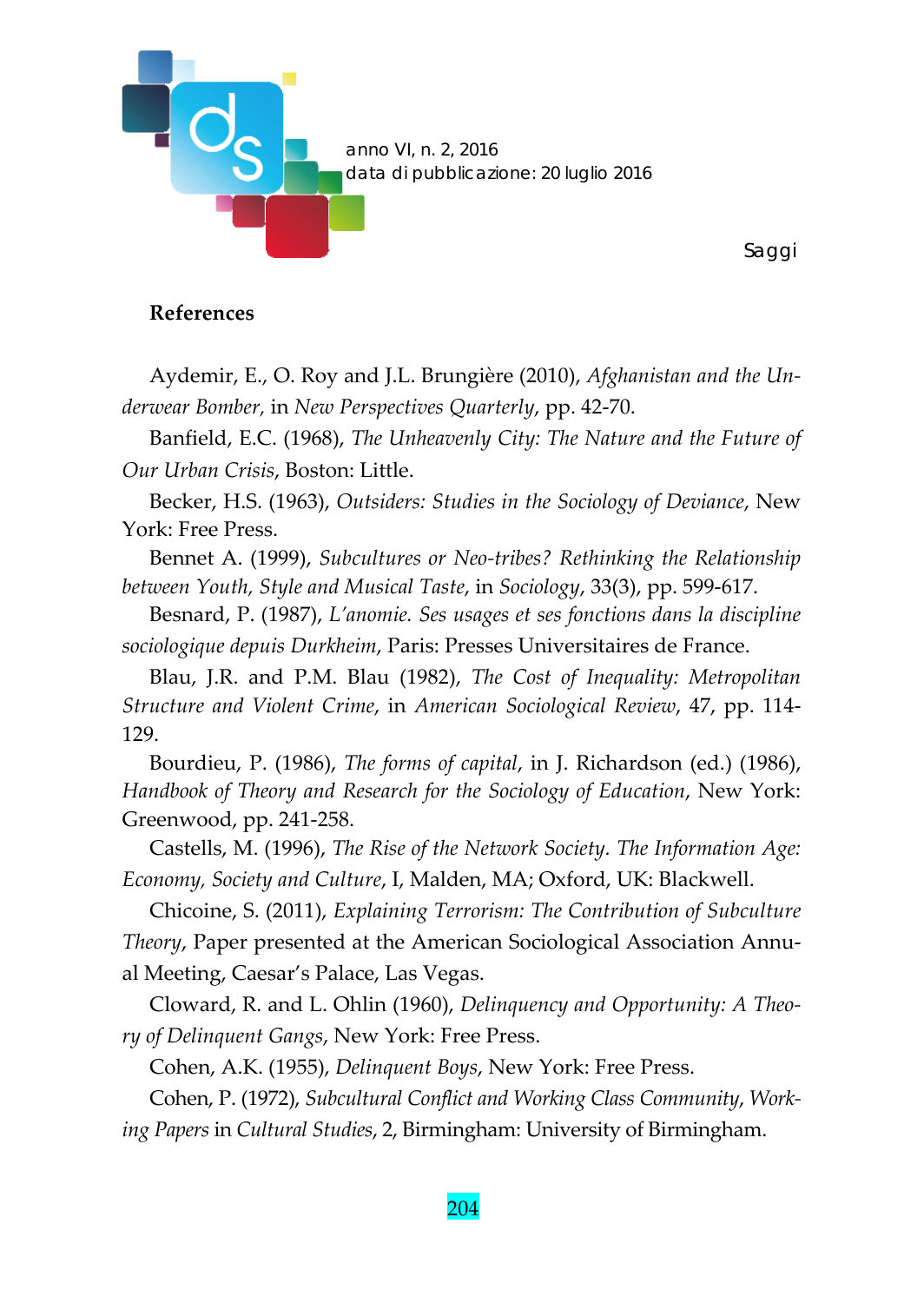

Cohen, P. (1986), *Rethinking The Youth Question*, London: Institute of Education (Post Sixteen Education Centre Working Paper 3).

Cohen, P. (1997), *Subcultural Conflict and Working‐Class Community*, in K. Gelder and S. Thornton (eds.) (1997), *The Subcultures Reader*, London‐ New York: Routledge, pp. 90‐99.

Cohen, S. (1972), *Folk Devils and Moral Panics: The Creation of the Mods and Rockers*, London: MacGibbon&Kee.

Cottee, S. (2010), *Mind Slaughter: The Neutralizations of* Jihadi *Salafism*, in *Studies in Conflict and Terrorism*, 33, pp. 330‐352.

Cottee, S. (2011), *Jihadism as a Subcultural Response to Social Strain: Ex‐ tending Marc Sageman's 'Bunch of Guys' Thesis*, in *Terrorism and Political Violence* 23(5), pp. 730‐751.

Danschke, C. (2013), *"Pop Jihad": History and Structure of Salafism and Jihadism in Germany*, ISRM Working Paper Series, 2.

D'Andrea, F. (2008), *Il corpo in gioco. La sfida di un sapere interdisciplina‐ re*, Milano: FrancoAngeli.

Durkheim, È. (1897), *Le Suicide. Ètude de sociologie*, Paris: Alcan.

Erikson, K. (1962), *Notes on the Sociology of Deviance*, in *Social Problems*, 9, pp. 307‐314.

Ferracuti, F. (1982), *A sociopsychiatric interpretation of terrorism*, in *An‐ nals of the American Academy of Political and Social Science*, 463, pp. 129‐ 140.

Foucault, M. (1975), *Surveiller et punir, naissance de la prison*, Paris: Gal‐ limard.

Hall, S. and T. Jefferson (1976) (eds.), *Resistance through Rituals: Youth Subculture in Post‐War Britain*, London: Routledge.

Hirschi, T. (1969), *Causes of Delinquency*, Berkeley: University of Cali‐ fornia Press.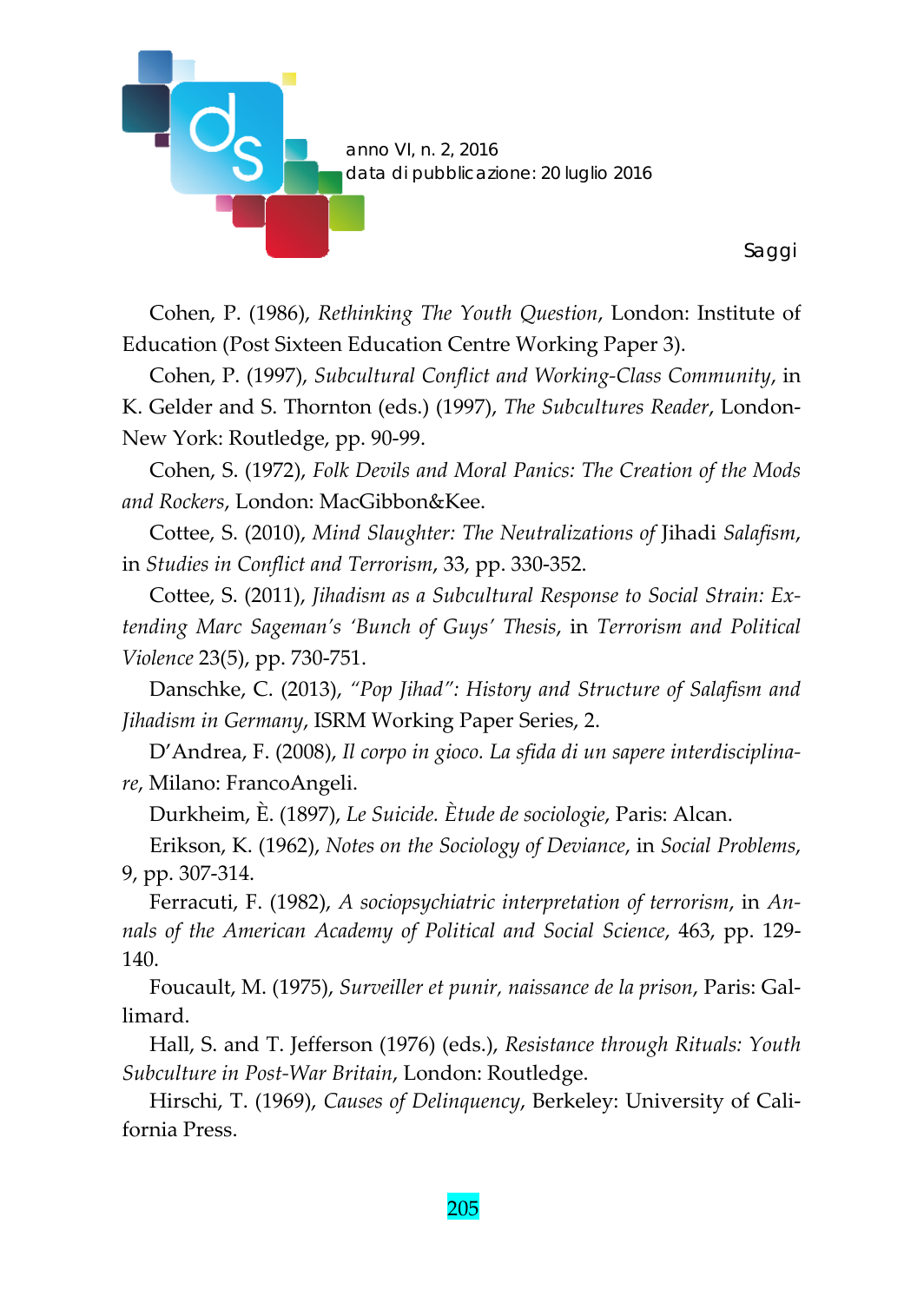

Hebdige, D. (1979), *Subculture. The Meaning of Style*, London: Methuen & Company.

Hebdige, D. (1988),*Hiding in the Light*, London: Comedia.

Horsburgh, N. and J. Javier (2004), *Jihadist Subculture of Terrorism in Spain*, Paper of 5th Global Conference Interdisciplinary.net.

Jenkins, H. (2006), *Fans, bloggers, and gamers*, New York: New York University Press.

Lagrange, H. (2010), *Le déni des cultures*, Paris: Seuil.

Lemert, E. (1967), *Human Deviance, Social problems, Social Control*, Eng‐ lewood Cliffs, NJ: Prentice‐Hall.

Maffesoli, M. (1988), *Le temps des tribus*, Paris: MeridiensKlincksieck.

Maniscalco, M.L. (2012), *Islam europeo. Sociologia di un incontro*, Mila‐ no: Franco Angeli.

Matza, D. and G. Sykes (1957),*Techniques of neutralization: A theory of delinquency* in *American Sociological Review*, 22, pp. 664‐670.

Matza, D. and G. Sykes (1961), *Juvenile delinquency and subterranean values*, in *American Sociological Review*, 26, pp. 712‐19.

Matza, D. (1964), *Delinquency and Drift*, New York: John Wiley and Sons Inc.

McArthur, J.A. (2009), *Digital Subculture: A Geek Meaning of Style*, in *Journal of Communication Inquiry*, 33 (1), pp. 58‐70.

Merton, R.K. (1938), *Social Structure and Anomie*, in *American Sociologi‐ cal Review*, 3(5), pp. 672‐682.

Merton, R.K. (1949), *Social Theory and Social Structure*, Glencoe: The Free Press.

Miles, S. (2000), *Youth lifestyles in a changing world*, Buckingham UK: Open University Press.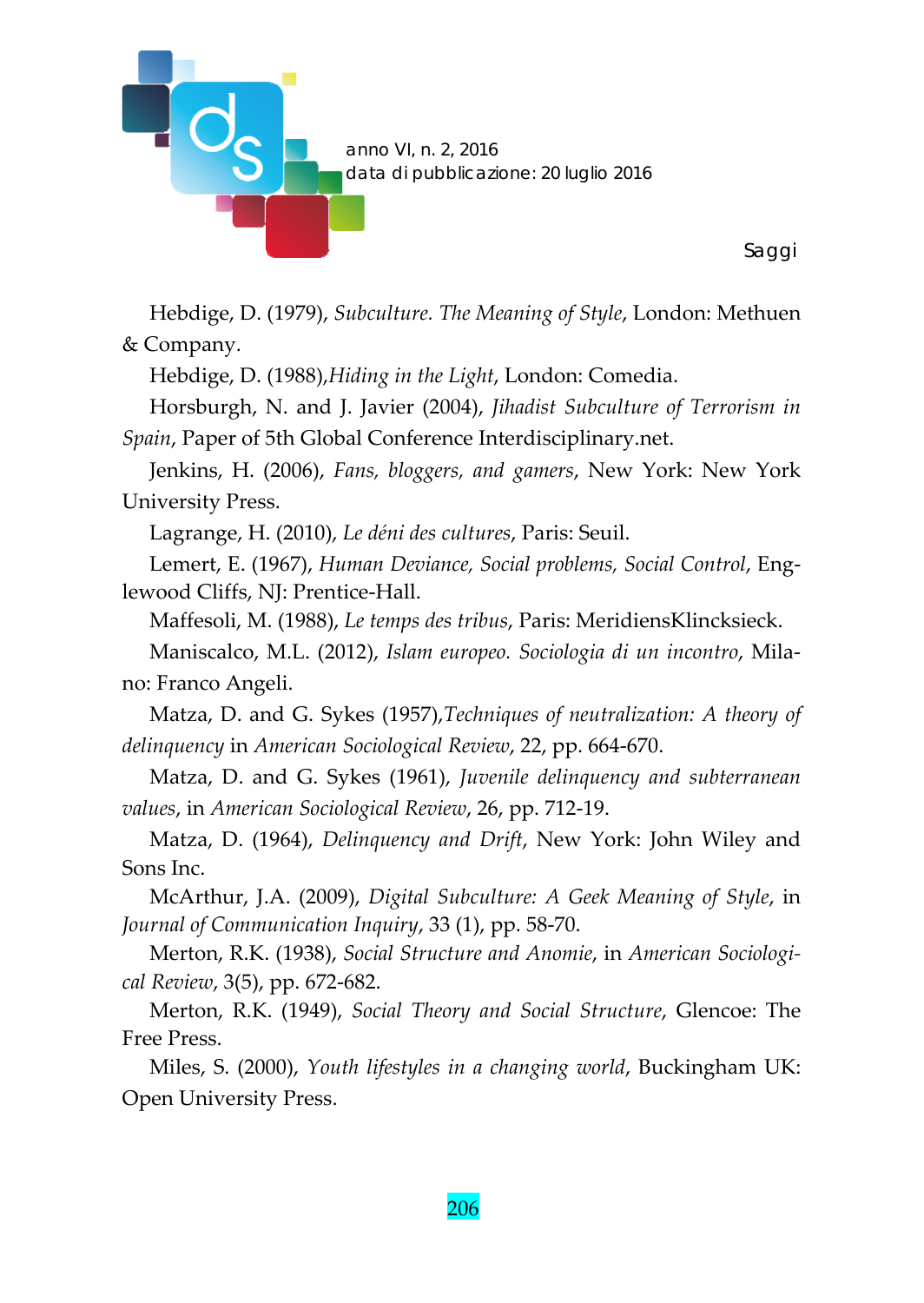

Miller, W.B. (1958), *Lower Class Culture as a Generating Milieu of Gang Delinquency*, in *Journal of Social Issues*, 14(3), pp. 5‐19.

Muggleton, D. (2000), *Inside Subculture. The Postmodern Meaning of Styl*e, Oxford: Berg.

Park, R.E. and E.W. Burgess (1921), *Introduction to the science of sociolo‐ gy*, Chicago: The University of Chicago Press.

Park, R.E. (1928), *Human Migration and the Marginal Man* in *American Journal of Sociology,* 33, pp. 881‐893.

Park, R.E., E. Burgess, and R. McKenzie (1925), *The City*, Chicago: University of Chicago Press.

Pisoiu, D. (2015a),*Subculture: The third wave of European jihad*, in *Jour‐ nal for Deradicalization*, pp. 163‐170.

Pisoiu, D. (2015b), *Subcultural Theory Applied to Jihadi and Right‐Wing Radicalization in Germany*, in *Terrorism and Political Violence*, pp. 9‐28.

Redhead, S. (1990), *The End‐of‐the‐Century Party: Youth and Pop To‐ wards 2000*, Manchester: Manchester University Press.

Robards, B. and A. Bennet (2011), M*yTribe: Post‐subcultural Manifesta‐ tions of Belonging on Social Network Sites*, in *Sociology*, 45(2), pp. 303‐307.

Roy, O. (2007), *Islamic Terrorist Radicalisation in Europe*, in S. Amghhar, A. Boubekeur, M. Emerson (eds.) *European Islam ‐ Challenges for Society and Public Policy*, Brussels: Centre for European Policy Studies, pp. 52‐60.

Roy, O. (2015a), *What is the driving force behind jihadist terrorism? A sci‐ entific perspective on the causes/circumstances of joining the scene*, paper pre‐ sented at BKA BundeskriminalamtHerbst‐Tagung Autumn Conference 2015, 18‐19 November 2015, "*International Terrorism: How Can Prevention and Repression Keep Peace*?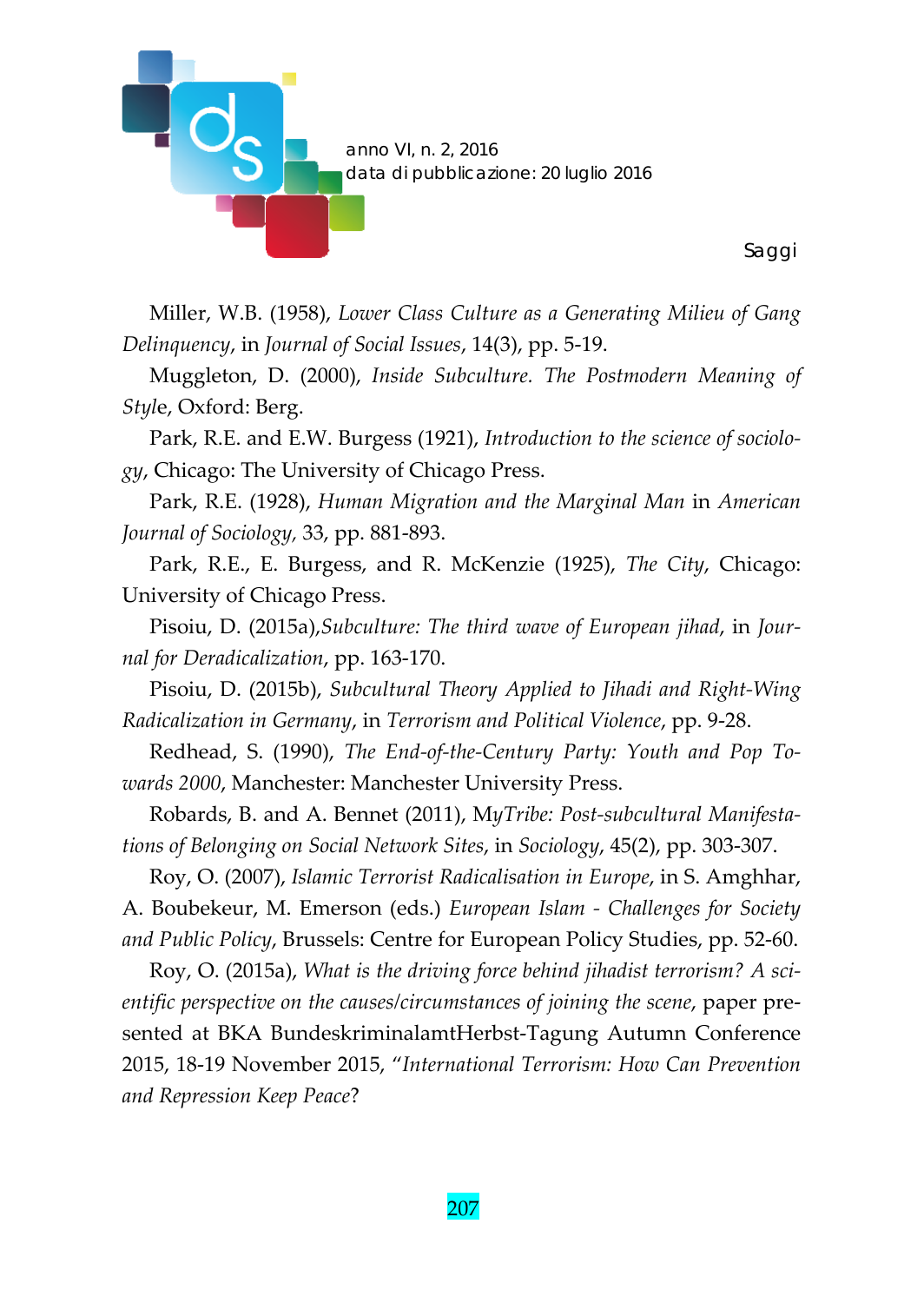

Roy, O. (2015b), *La peur de l'islam. Dialogue avec Nicolas Truong*, La Tour‐d'Aigue: Edition de l'Aube.

Sageman, M. (2004), *Understanding Terror Networks*, Philadelphia: University of Pennsylvania Press.

Sampson, R.J. and W.J. Wilson (1995), *Toward a Theory of Race, Crime and Urban Inequality*, in J. Hagan and R.D. Peterson (eds.), *Crime and Ine‐ quality*, Cal.: Stanford University Press, pp. 37‐54.

Sellin, T. (1938), *Culture conflict and crime*, New York: Social Science Research Council.

Shaw, C.R. and H.D. McKay (1942), *Juvenile Delinquency in Urban Are‐ as*, Chicago: University of Chicago Press.

Simmel, G. (1908), *Soziologie*, Leipzig: Verlag von Dunker & Humbolt.

Solivetti, L.M. (2013), *Immigrazione, società e crimine. Dati e considera‐ zioni sul caso Italia*, Bologna: il Mulino.

Sykes, G. and D. Matza (1957), *Techniques of neutralization: a theory of deviance*, in *American Sociological Review*, 22, pp. 664‐670.

Taylor, I. and L. Taylor (eds.) (1972), *Politics and Deviance: Papers from the National Deviancy Conference*, Harmondsworth: Penguin.

Thomas, W.I. and F. Znaniecki (1918‐20) *The Polish Peasant in Europe and America*, Boston: Richard G. Badger.

Thrasher, F.M. (1927), *The Gang: A Study of 1,313 Gangs in Chicago*, Chicago: University of Chicago Press.

Thornton, S. (1995), *Club cultures: Music, Media, and Subcultural Capi‐ tal*, Cambridge: Polity Press.

Torkelson, J. (2010), *Life After (Straightedge) Subculture*, in *Qualitative Sociology*, 33, pp. 257‐274.

Whyte, W.F. (1943), *Street Corner Society: The Social Structure of an Ital‐ ian Slum*, Chicago: The University of Chicago Press.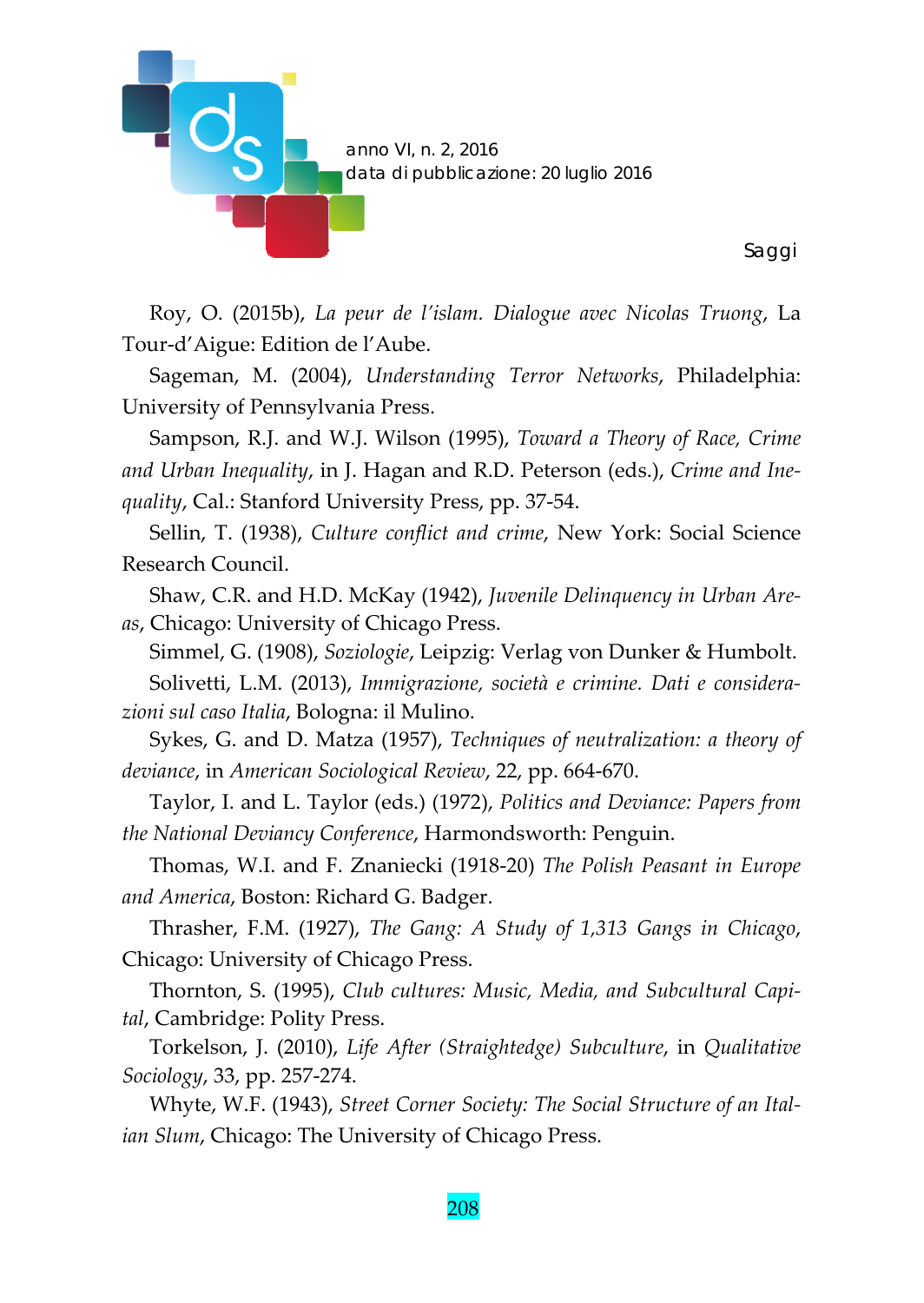

Williams, J.P. (2011), *Subcultural Theory: Traditions and Concepts*, Cam‐ bridge: Polity Press.

*Saggi* 

Willis, P.E. (1977), *Learning to Labor: How Working Class Kids Get Work‐ ing Class Jobs*, New York: Columbia University Press.

Young, J. (1971), *The Drugtakers: The Social Meaning of Drug Use*, Lon‐ don: MacGibbon and Kee.